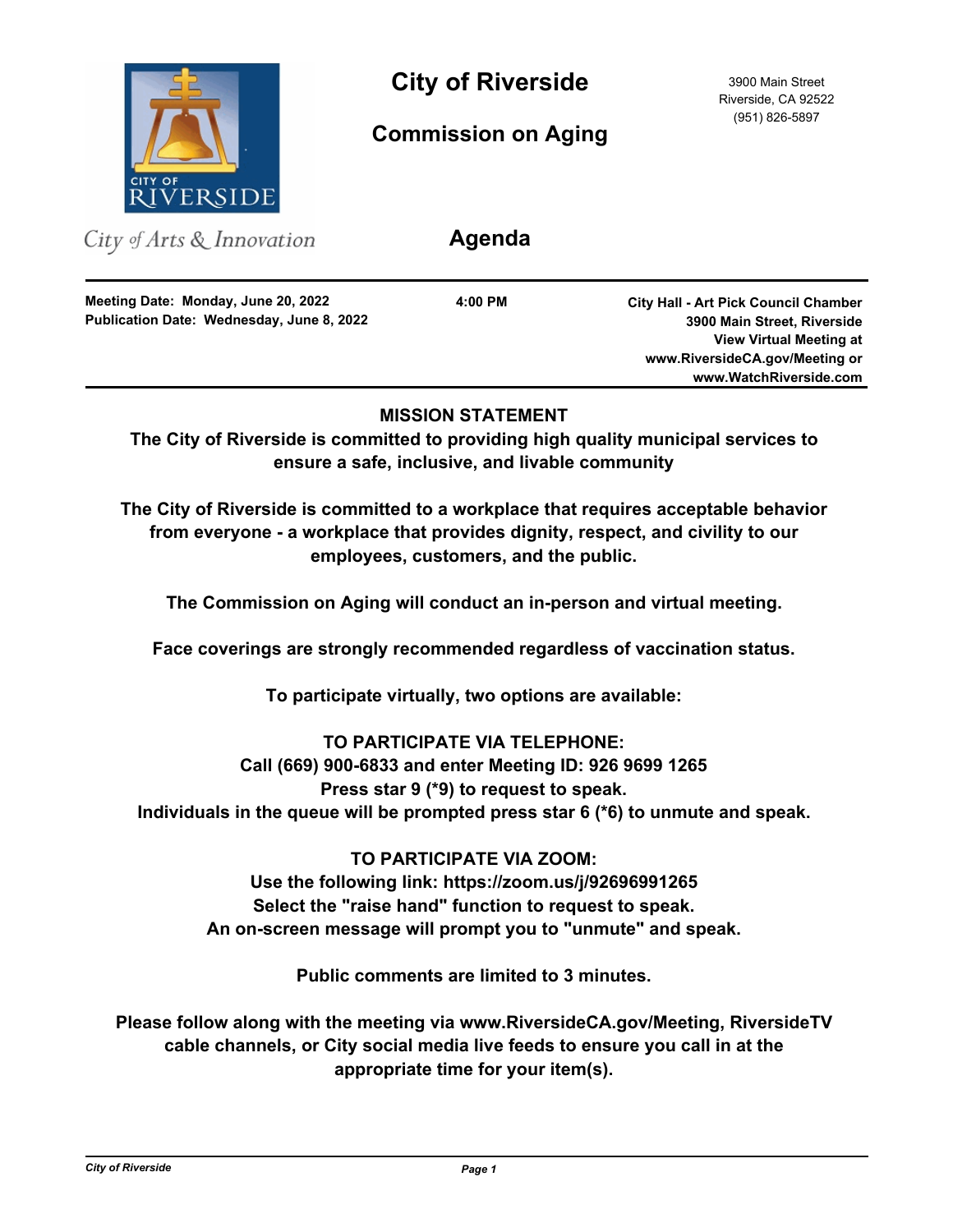**Public comments regarding items on this agenda or any matters within the jurisdiction of the Commission can be submitted by eComment at www.RiversideCA.gov/Meeting until two hours before the meeting. \* \* \* \* \* \* \***

**Pursuant to the City Council Meeting Rules adopted by Resolution No. 23618, members of all Boards and Commissions and the public are reminded that they must preserve order and decorum throughout the meeting. In that regard, members of all Boards and Commissions, as well as the public participants are advised that any delay or disruption in the proceedings or a refusal to obey the orders of the City Council, Boards and commissions, or their presiding officer constitutes a violation of these rules.**

**The City of Riverside is committed to fostering a respectful workplace that requires all employees and external stakeholders to embrace a culture of transparency and inclusivity. This includes acceptable behavior from everyone; a workplace that provides dignity, respect, and civility to our employees, customers, and the public they serve. City meetings should be a place where all members of our community feel safe and comfortable to participate. While there could be a high level of emotion associated with topics on this agenda, the City would like to set the expectation that all members of the public use language appropriate to a collaborative, professional, and respectful public environment.**

**The City is resolute in its commitment to eliminate any form of harassment, discrimination, or retaliation in the workplace. The City maintains a zero-tolerance policy for harassment, discrimination, and retaliation in compliance with new harassment and discrimination laws.**

**\* \* \* \* \* \* \***

LISTENING ASSISTIVE DEVISES are available for the hearing impaired. The City of *Riverside wishes to make all of its public meetings accessible to the public. Upon request, this agenda will be made available in appropriate alternative formats to persons with disabilities, as required by 42 U.S.C. §12132 of the Americans with Disabilities Act of 1990. Any person with a disability who requires a modification or accommodation in order to participate in a meeting should direct such request to the City's ADA Coordinator at (951) 826-5427 at least 72 hours before the meeting, if possible. TTY users call 7-1-1 for telecommunications relay services (TRS).*

*Agenda related writings or documents provided to the Commission are available for public inspection at www.RiversideCA.gov/Meeting and in the binder located at the entrance of the meeting room.*

*City of Riverside Page 2*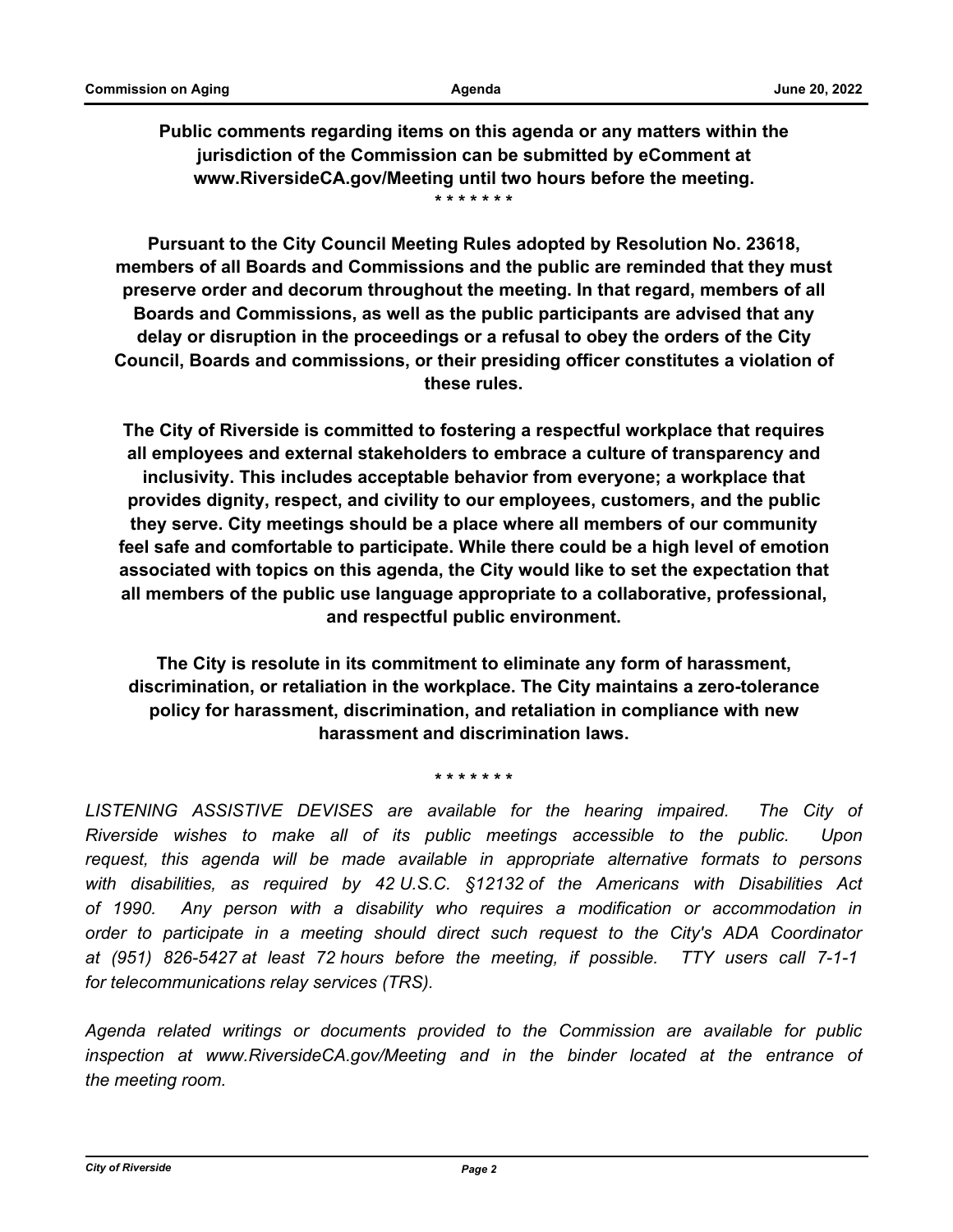*PLEASE NOTE--The numerical order of items on this agenda is for convenience of reference. Items may be taken out of order upon request of the Commission Members.*

# **4 P.M.**

CHAIR CALLS MEETING TO ORDER

PLEDGE OF ALLEGIANCE TO THE FLAG

## PUBLIC COMMENT

*Audience participation is encouraged. Public comments are limited to 3 minutes.*

1 To comment on this item and any matters within the jurisdiction of the Commission on Aging, you are invited to participate in person or call at (669)900-6833 and enter Meeting ID: 926 9699 1265. Press \*9 to be placed in the queue to speak. Individuals in the queue will be prompted to unmute by pressing \*6 when you are ready to speak.

To participate via ZOOM, use the following link: https://zoom.us/j/92696991265, select the "raise hand" function to request to speak. An on-screen message will prompting you to "unmute" and speak.

### COMMISSIONER COMMUNICATIONS

2 Brief reports on conferences, seminars, meetings attended by Commission on Aging Members and announcements of upcoming events.

# PRESENTATION

3 City of Riverside COVID-19 Update - Mark Annas, Emergency Services Administrator

## CONSENT CALENDAR

4 Minutes from March 21, 2022

*Attachments:* [Report](http://riversideca.legistar.com/gateway.aspx?M=F&ID=7f48830c-4555-4726-a3ea-16d52fcb345d.docx)

### DISCUSSION CALENDAR

*Audience participation is encouraged. Public comments are limited to 3 minutes. Via phone: press \*9 to be placed in the queue to speak when the discussion item is called. Via Zoom: select the "raise hand" function to request to speak. An on-screen message will prompt you to "unmute" and speak.*

5 Absence from Commission on Aging meeting on March 21, 2022, of Commissioner Mary Welch